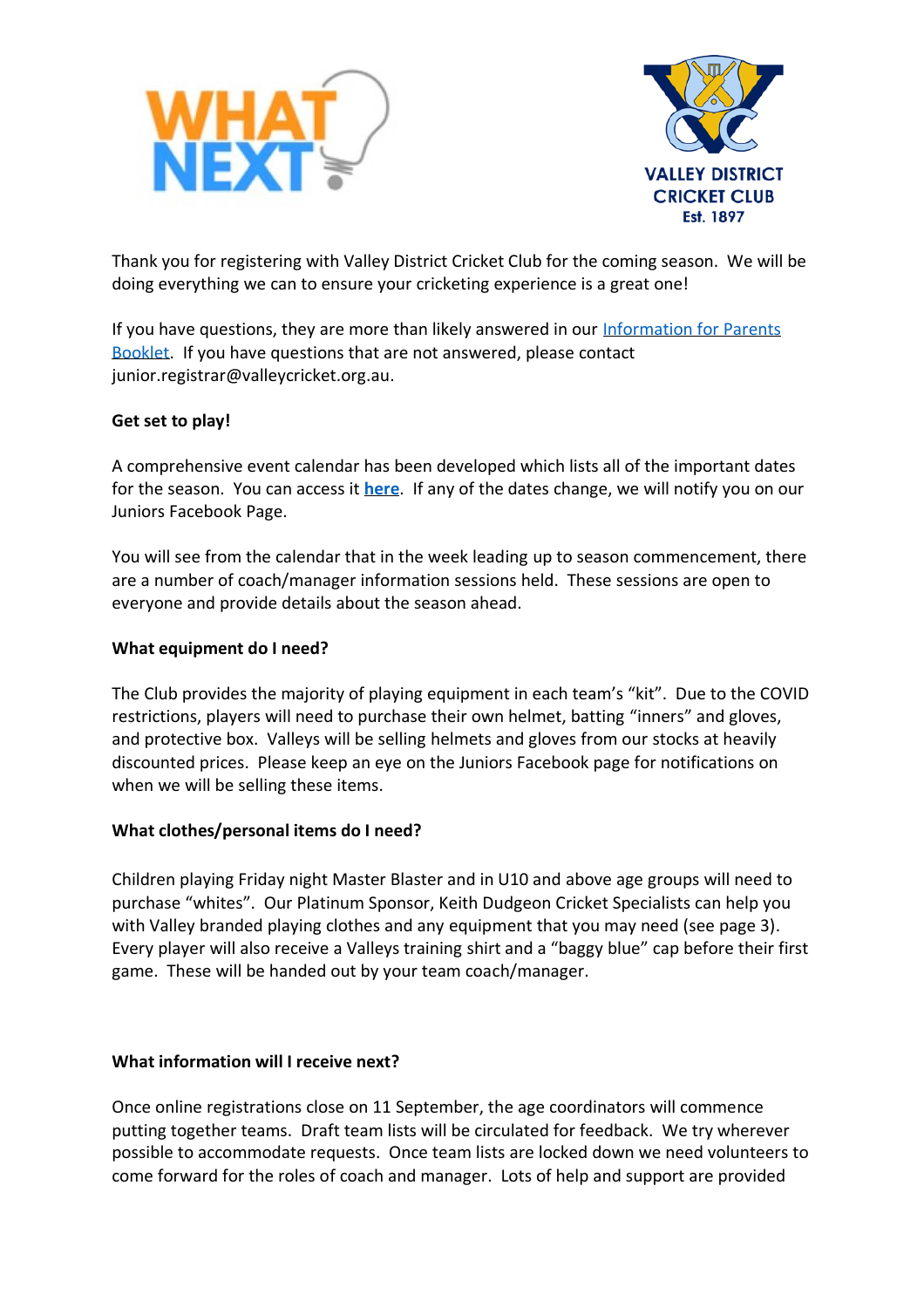



and you don't have to be the next Justin Langer or manage salary caps, so please give some thought to filling one of these roles, as they are crucial to the smooth running of the season.

## **Stay in touch**

Juniors have a closed Facebook Group page. Please search for Juniors – Valley District Cricket Club on Facebook and request to join. This page is our primary communication channel for our Juniors, so please make sure you join.

#### [Juniors Facebook Page](https://www.facebook.com/groups/137022139666952)

We also have an Instagram page and you can follow us at @valleydistrictcrickeclub. Also, don't forget to hashtag your cricket photos with #GoValleys

Our website contains a wealth of information for parents and coaches. [www.valleycricket.org.au.](http://www.valleycricket.org.au/)